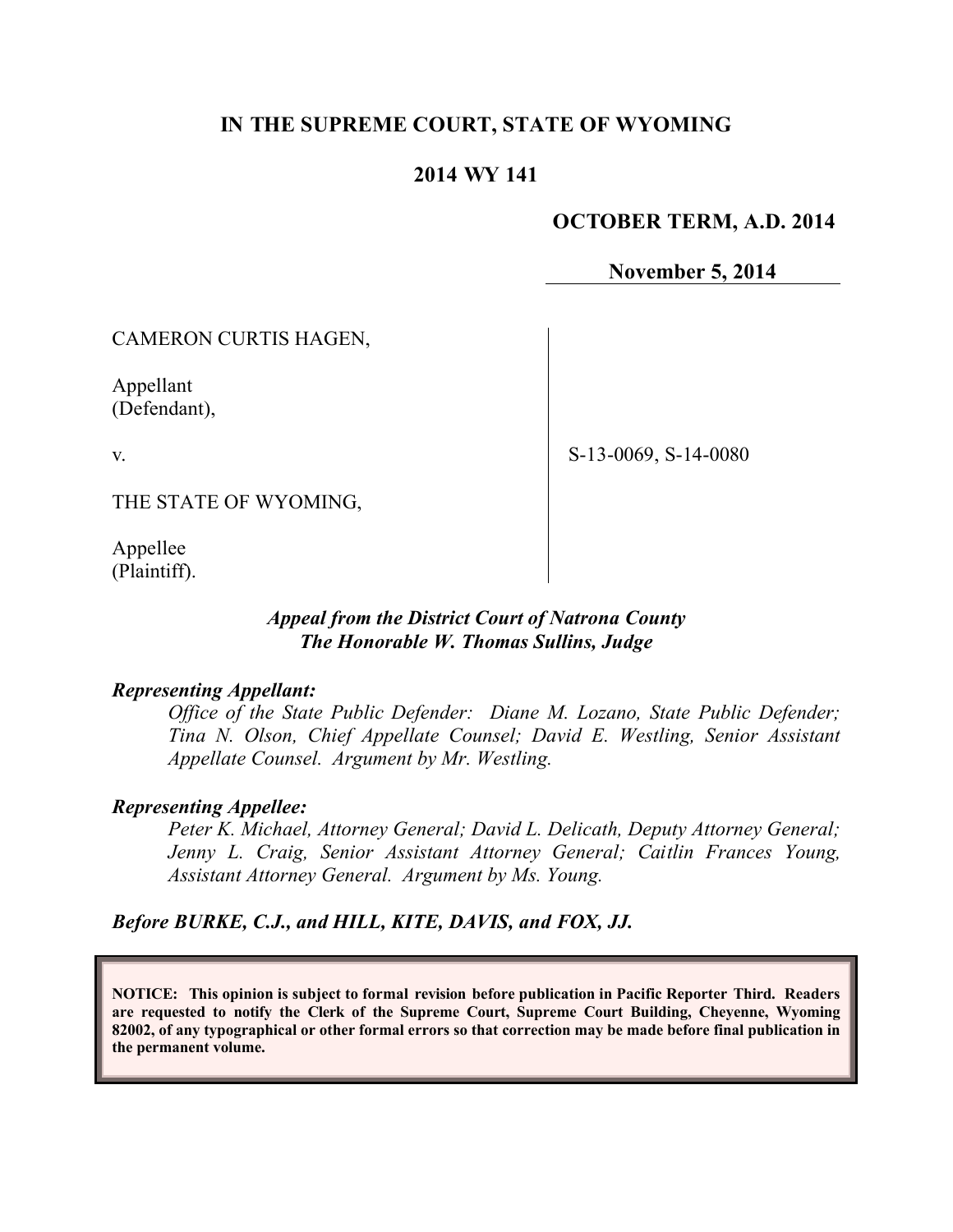### **BURKE, Chief Justice.**

[¶1] In these consolidated appeals, Appellant, Cameron Curtis Hagen, challenges his conviction for escape under Wyo. Stat. Ann.  $\S$  7-18-112 and 6-5-206(a)(i). He also appeals the district court's denial of his motion to correct an illegal sentence. We affirm.

#### *ISSUE*

[¶2] Appellant states the issue as follows:

Did the trial court impose an illegal sentence by allowing a conviction of escape when Appellant's sentence on the underlying conviction had been served and he was not being legally detained?

# *FACTS*

[¶3] Appellant was housed at a community corrections facility in Casper as a result of a conviction for aggravated assault. On May 14, 2012, he checked out of the facility to go to work. Appellant, however, never arrived at work, and proceeded to several unauthorized locations before returning to the corrections facility after the time he was required to report.

[¶4] As a result of this incident, the State charged Appellant with escape in violation of Wyo. Stat. Ann. §§ 7-18-112 and 6-5-206(a)(i) (LexisNexis 2011). Appellant ultimately

 $\overline{a}$ 

#### **§ 7-18-112. Escape.**

(a) An offender, parolee or an inmate is deemed guilty of escape from official detention and shall be punished as provided by W.S. 6-5-  $206(a)(i)$  if, without proper authorization, he:

> (i) Fails to remain within the extended limits of his confinement or to return within the time prescribed to an adult community correctional facility to which he was assigned or transferred; or

> (ii) Being a participant in a program established under the provisions of this act he leaves his place of employment or fails or neglects to return to the adult community correctional facility within the time prescribed or when specifically ordered to do so.

 $<sup>1</sup>$  Those sections provide as follows:</sup>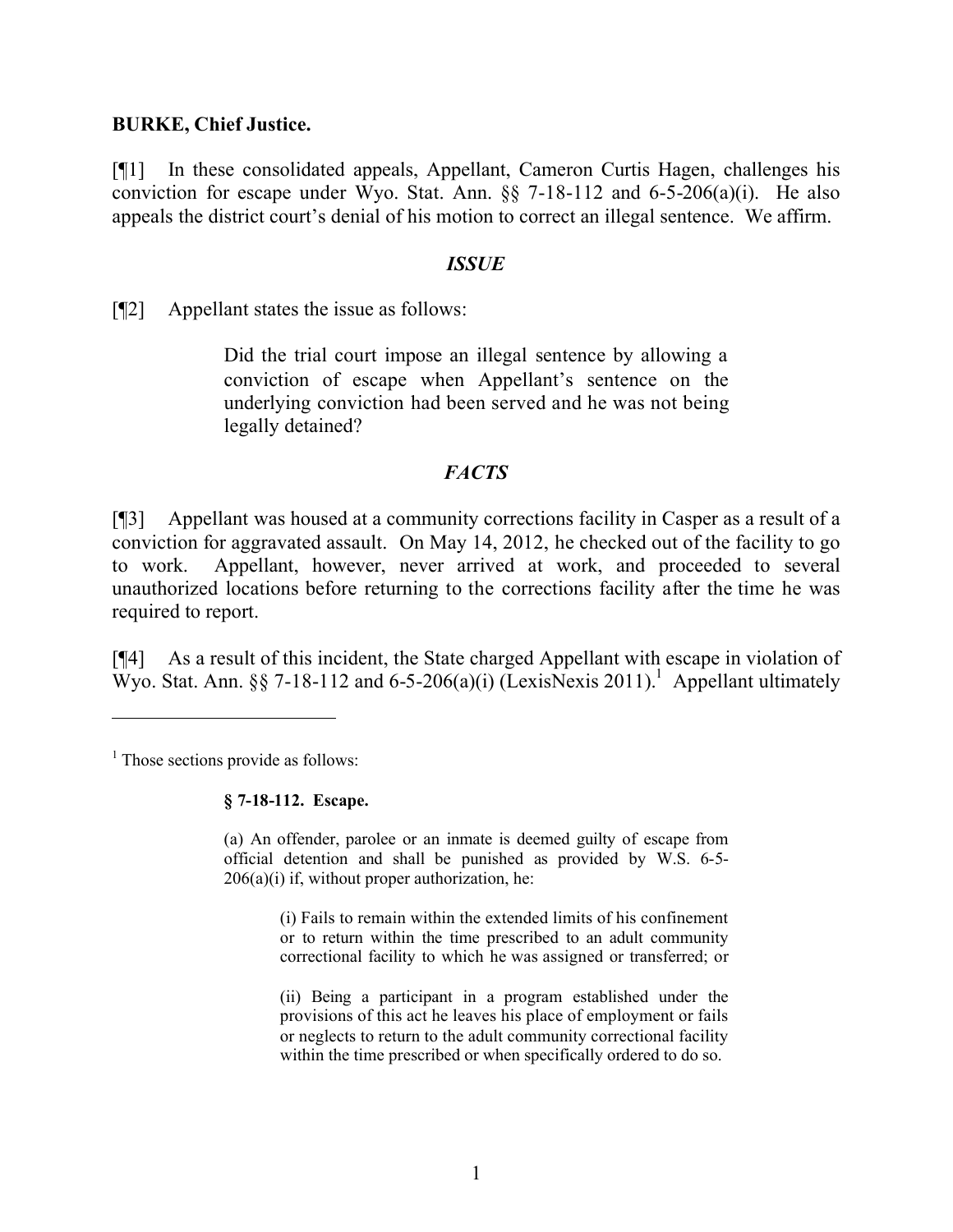entered a plea of *nolo contendere*, or "no contest," to the charge. The district court sentenced Appellant to 15 to 24 months in prison. Appellant timely appealed that decision, which was assigned Docket No. S-13-0069.

[¶5] Appellant subsequently filed four motions in the district court: a motion for release pending appeal, a motion to withdraw guilty plea, a motion to correct illegal sentence, and a motion for sentence reduction. In his motion to withdraw his plea, Appellant asserted that, "After entry of the judgment, Mr. Hagen discovered that at the time of the alleged escape he had been mistakenly or intentionally denied earned good time and he had actually served his sentence and should have been released prior to the incident alleged as an escape." To support his argument, Appellant attached a "Sentence Information Document," dated May 28, 2008, which listed his "Earliest Projected Maximum Discharge Date" as November 11, 2011.<sup>2</sup> The State filed a response requesting dismissal of Appellant's motion to correct an illegal sentence. The State asserted that Appellant had provided the court with an "outdated and unreliable" sentence information document, and attached a sentence information document dated March 8, 2012, which listed Appellant's earliest discharge date as September 13, 2012. The State also asserted that a motion to correct an illegal sentence presupposes a valid conviction and could not be used to correct issues concerning the validity of a conviction. After a hearing on Appellant's motions, the court allowed Appellant to withdraw his motion for release pending appeal and denied the remaining three motions.

[¶6] Appellant filed an appeal from the denial of his motion to correct an illegal sentence, which was assigned Docket No. S-14-0080. That appeal was consolidated with the appeal of the district court's judgment. After briefing was submitted, the State filed a motion to dismiss the consolidated appeals contending the appeals were moot because Appellant challenged only the legality of his sentence on appeal and because he had completed that sentence. We denied the motion, noting that Appellant had challenged the conviction underlying his sentence.

#### **§ 6-5-206. Escape from official detention; penalties.**

(a) A person commits a crime if he escapes from official detention. Escape is:

> (i) A felony punishable by imprisonment for not more than ten (10) years, if the detention is the result of a conviction for a felony[.]

<sup>&</sup>lt;sup>2</sup> The sentence information document also states that the earliest projected discharge date "is only a projection for planning purposes and does not constitute an award of or entitlement to any good time earnings or discharge date."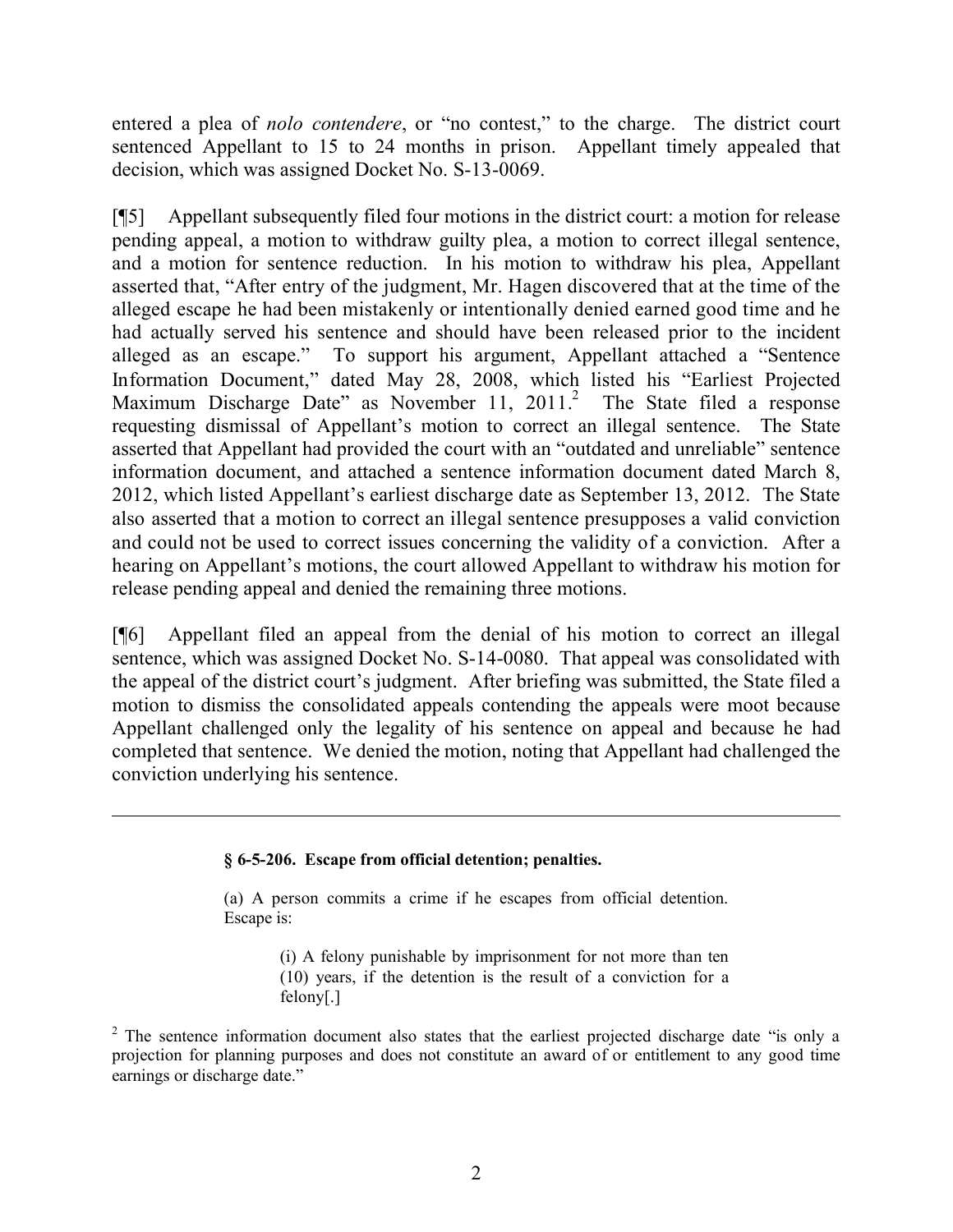# *STANDARD OF REVIEW*

[¶7] Our standard for reviewing the denial of a motion to correct an illegal sentence has been stated as follows:

> A district court has discretion in ruling on a motion to correct an illegal sentence; consequently, we review the district court's ruling for abuse of discretion. *See, Whitten v. State*, 2005 WY 55, ¶ 6, 110 P.3d 892, 894 (Wyo. 2005). However, "[t]he exercise of discretion in the context of a motion to correct an illegal sentence is limited to a determination by the trial court as to whether the sentence was legal or illegal." *Id.* The determination of "whether a specific rule applies to a given set of facts is a question of law, requiring a *de novo* review." *Sweets v. State*, 2001 WY 126, ¶ 9, 36 P.3d 1130, 1132 (Wyo. 2001). *See also, Lee v. State*, 2 P.3d 517, 525 (Wyo. 2000).

*Gould v. State*, 2006 WY 157, ¶ 7, 151 P.3d 261, 264 (Wyo. 2006).

# *DISCUSSION*

[¶8] In Docket No. S-13-0069, in claiming that his conviction should be overturned, Appellant contends he should have been released from confinement on November 11, 2011, and that any detention beyond that point was illegal. He asserts that, "Since the crime he is charged with necessitates an escape from 'legal' detention, his conviction would be impossible and any sentence derived from such a conviction would also be illegal." Appellant claims that his good time calculation was altered, without a hearing, after a change in the Department of Correction's policy providing that any good time credited or withheld prior to 2010 would not be subject to alteration. Appellant contends that this action violates the constitutional prohibition against *ex post facto* laws.

[¶9] As noted above, Appellant entered an unconditional plea of *nolo contendere* to the charge of escape. We have described a *nolo contendere* plea as follows:

> "Nolo contendere" means literally "I do not wish to contest." It has the same effect as a plea of guilty for the purposes of the case, but it cannot be used as an admission in a civil case for the same act. It is an implied admission of every essential element of the offense for the purposes of the case. As such, it is in the nature of a compromise between the prosecution and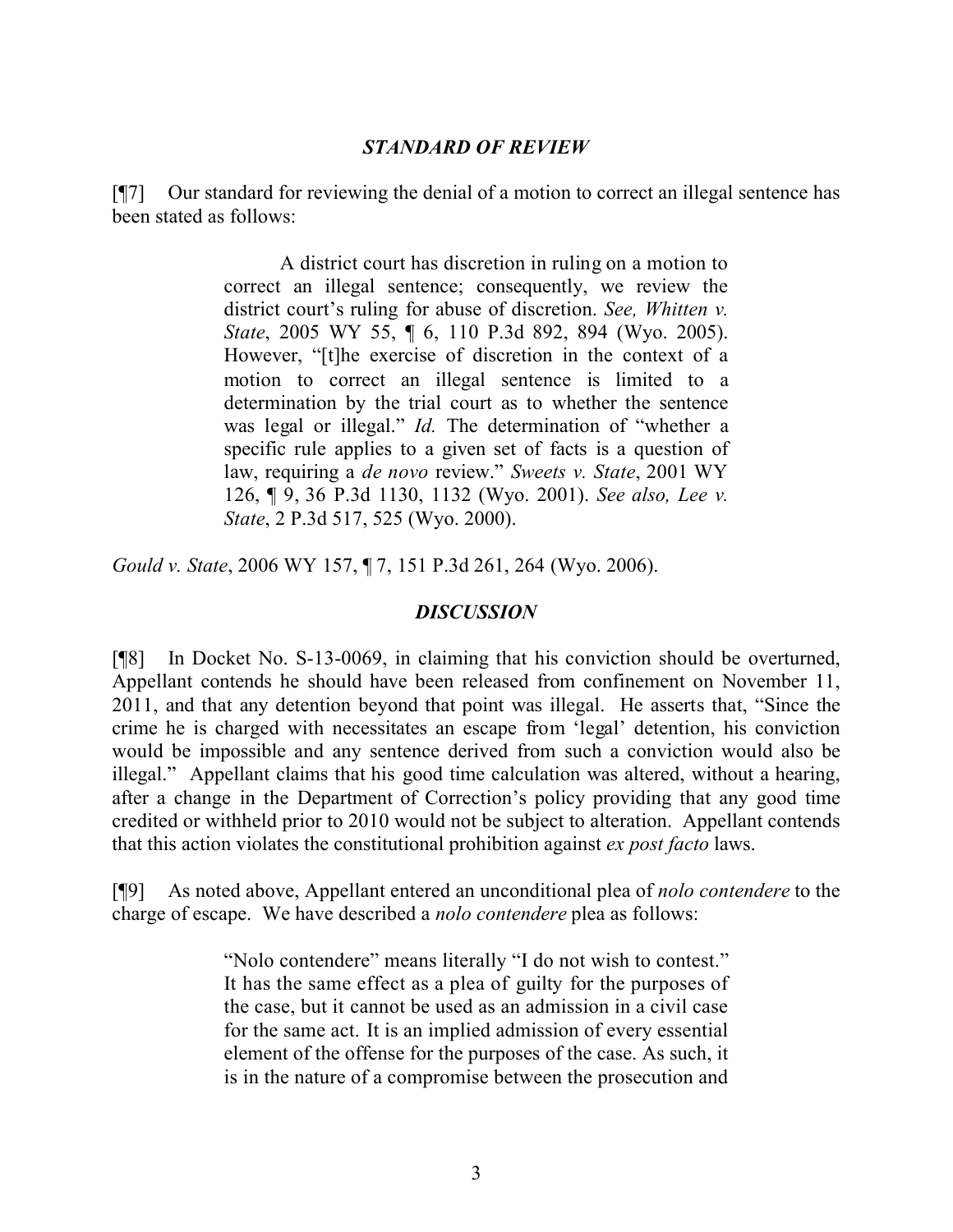the accused for the purpose of disposing of the case. The court may accept it without first satisfying itself that the defendant committed the crime charged as it must do on a plea of guilty. Issues of fact do not remain, and, if accepted by the court, the court must enter judgment on the plea. 1 Wright, Federal Practice and Procedure: Criminal, § 177 (1969).

*State v. Steele*, 620 P.2d 1026, 1028 (Wyo. 1980). A *nolo contendere* plea waives all issues but those related to jurisdiction and voluntariness of the plea. *Van Haele v. State*, 2004 WY 59, ¶ 20, 90 P.3d 708, 714 (Wyo. 2004); *Ochoa v. State*, 848 P.2d 1359, 1362 (Wyo. 1993); *Small v. State*, 623 P.2d 1200, 1202 (Wyo. 1981). Appellant, however, does not challenge the district court's jurisdiction, and he provides no argument supporting a claim that his plea was not voluntary. Because Appellant has not asserted a valid basis for challenging his conviction after a plea of no contest, we affirm the district court's decision in Docket No. S-13-0069.

[¶10] In Docket No. S-14-0080, Appellant challenges the district court's denial of his motion to correct an illegal sentence.<sup>3</sup> Appellant's brief is identical to the one filed in Docket No. S-13-0069. An illegal sentence is one which exceeds statutory limits, imposes multiple terms of imprisonment for the same offense, or otherwise violates constitutions or the law. *Gee v. State*, 2014 WY 9, ¶ 7, 317 P.3d 581, 583 (Wyo. 2014). Appellant does not contend that his sentence is illegal for any of these reasons. Rather, Appellant claims that the Department of Corrections recalculated his credit for good time accumulated prior to 2010, in violation of its policy change. Appellant asserts that this action violated the prohibition against enactment of *ex post facto* laws. This claim, however, does not present a challenge to the sentence resulting from Appellant's escape conviction. Rather, Appellant's challenge is to the facts supporting the conviction. We recognize that failing to receive proper credit for time served may result in an illegal sentence. *Cothren v. State*, 2013 WY 125, ¶ 32, 310 P.3d 908, 916-917 (Wyo. 2013). In the present case, however, Appellant does not contend he should have received credit against his sentence for the escape conviction. Rather, Appellant challenges the conviction itself, asserting that he was not properly credited with good time when serving his sentence for aggravated assault. Appellant's challenge to his conviction is not properly asserted in a W.R.Cr.P. 35 motion to correct an illegal sentence. We have repeatedly stated that "A motion to correct an illegal sentence is not available for an attack on the validity of a conviction." *Lunden v. State*, 2013 WY 35, ¶ 11, 297 P.3d 121, 124 (Wyo. 2013) (quoting *Bird v. State*, 2002 WY 14, ¶ 4, 39 P.3d 430, 431 (Wyo.

<sup>&</sup>lt;sup>3</sup> We note that Appellant has not challenged the district court's denial of his motion to withdraw his plea or the denial of his motion for sentence reduction.